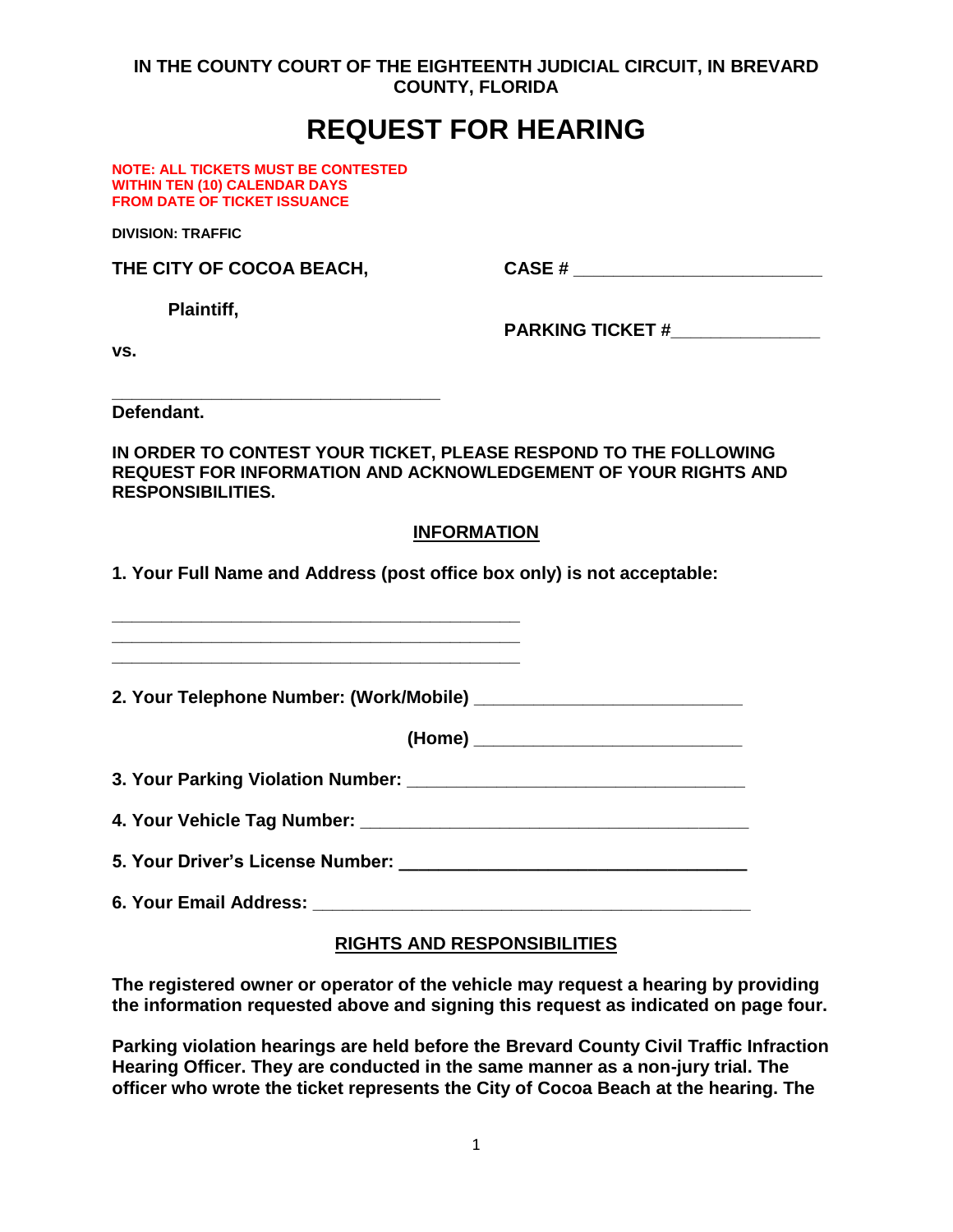**Hearing Officer determines whether the alleged parking violation was committed, based upon the testimony and evidence presented at the hearing.** 

**If the Hearing Officer determines that you (or someone operating your vehicle with your permission) committed the alleged parking violation, you will be deemed to have waived your right to pay the original amount indicated on the parking notice. A fine of up to \$100.00 plus court costs may be imposed; for disabled persons parking without a disabled parking permit \$250.00 plus court costs may be imposed.**

**Once a hearing time is set you may contact the Clerk of the Court at 321-637-5413 to pay your citation and cancel the court date. This can only be done prior to the date and time of the hearing. Failure to appear may result in a civil judgment against you in the amount of up to \$100.00 / \$250.00 plus court costs. The Hearing Officer may apply to the County Court to issue a contempt order against you for your failure to appear at said hearing.** 

**If you receive a notice indicating that your case has been scheduled for a hearing, and you wish to subpoena any witnesses to testify on your behalf, you should direct your request (s) to the Brevard County Clerk of the Court, Traffic Hearing Clerks, at (321) 637-5413. There will be a fee associated for each subpoena issued by the Clerk.** 

**You must provide the City of Cocoa Beach Parking Division with your current address, a post office box address only is unacceptable. All notices pertaining to your parking violation notice and court appearances will be sent to the address that you provided on this form.** 

**Failure to appear on the Court scheduled hearing date may be regarded as a "noshow" and may result in you being adjudicated guilty and / or your driver's license may be suspended and additional penalties may be assessed.** 

**PLEASE PRINT YOUR EXPLANATION / DEFENSE: (use an additional sheet of paper as needed)**

**\_\_\_\_\_\_\_\_\_\_\_\_\_\_\_\_\_\_\_\_\_\_\_\_\_\_\_\_\_\_\_\_\_\_\_\_\_\_\_\_\_\_\_\_\_\_\_\_\_\_\_\_\_\_\_\_\_\_\_\_\_\_\_\_\_\_\_\_\_\_ \_\_\_\_\_\_\_\_\_\_\_\_\_\_\_\_\_\_\_\_\_\_\_\_\_\_\_\_\_\_\_\_\_\_\_\_\_\_\_\_\_\_\_\_\_\_\_\_\_\_\_\_\_\_\_\_\_\_\_\_\_\_\_\_\_\_\_\_\_\_** 

**\_\_\_\_\_\_\_\_\_\_\_\_\_\_\_\_\_\_\_\_\_\_\_\_\_\_\_\_\_\_\_\_\_\_\_\_\_\_\_\_\_\_\_\_\_\_\_\_\_\_\_\_\_\_\_\_\_\_\_\_\_\_\_\_\_\_\_\_\_\_** 

**\_\_\_\_\_\_\_\_\_\_\_\_\_\_\_\_\_\_\_\_\_\_\_\_\_\_\_\_\_\_\_\_\_\_\_\_\_\_\_\_\_\_\_\_\_\_\_\_\_\_\_\_\_\_\_\_\_\_\_\_\_\_\_\_\_\_\_\_\_\_** 

**\_\_\_\_\_\_\_\_\_\_\_\_\_\_\_\_\_\_\_\_\_\_\_\_\_\_\_\_\_\_\_\_\_\_\_\_\_\_\_\_\_\_\_\_\_\_\_\_\_\_\_\_\_\_\_\_\_\_\_\_\_\_\_\_\_\_\_\_\_\_ \_\_\_\_\_\_\_\_\_\_\_\_\_\_\_\_\_\_\_\_\_\_\_\_\_\_\_\_\_\_\_\_\_\_\_\_\_\_\_\_\_\_\_\_\_\_\_\_\_\_\_\_\_\_\_\_\_\_\_\_\_\_\_\_\_\_\_\_\_\_ \_\_\_\_\_\_\_\_\_\_\_\_\_\_\_\_\_\_\_\_\_\_\_\_\_\_\_\_\_\_\_\_\_\_\_\_\_\_\_\_\_\_\_\_\_\_\_\_\_\_\_\_\_\_\_\_\_\_\_\_\_\_\_\_\_\_\_\_\_\_** 

**\_\_\_\_\_\_\_\_\_\_\_\_\_\_\_\_\_\_\_\_\_\_\_\_\_\_\_\_\_\_\_\_\_\_\_\_\_\_\_\_\_\_\_\_\_\_\_\_\_\_\_\_\_\_\_\_\_\_\_\_\_\_\_\_\_\_\_\_\_\_** 

**\_\_\_\_\_\_\_\_\_\_\_\_\_\_\_\_\_\_\_\_\_\_\_\_\_\_\_\_\_\_\_\_\_\_\_\_\_\_\_\_\_\_\_\_\_\_\_\_\_\_\_\_\_\_\_\_\_\_\_\_\_\_\_\_\_\_\_\_\_\_** 

**\_\_\_\_\_\_\_\_\_\_\_\_\_\_\_\_\_\_\_\_\_\_\_\_\_\_\_\_\_\_\_\_\_\_\_\_\_\_\_\_\_\_\_\_\_\_\_\_\_\_\_\_\_\_\_\_\_\_\_\_\_\_\_\_\_\_\_\_\_\_**

**\_\_\_\_\_\_\_\_\_\_\_\_\_\_\_\_\_\_\_\_\_\_\_\_\_\_\_\_\_\_\_\_\_\_\_\_\_\_\_\_\_\_\_\_\_\_\_\_\_\_\_\_\_\_\_\_\_\_\_\_\_\_\_\_\_\_\_\_\_\_** 

**\_\_\_\_\_\_\_\_\_\_\_\_\_\_\_\_\_\_\_\_\_\_\_\_\_\_\_\_\_\_\_\_\_\_\_\_\_\_\_\_\_\_\_\_\_\_\_\_\_\_\_\_\_\_\_\_\_\_\_\_\_\_\_\_\_\_\_\_\_\_**